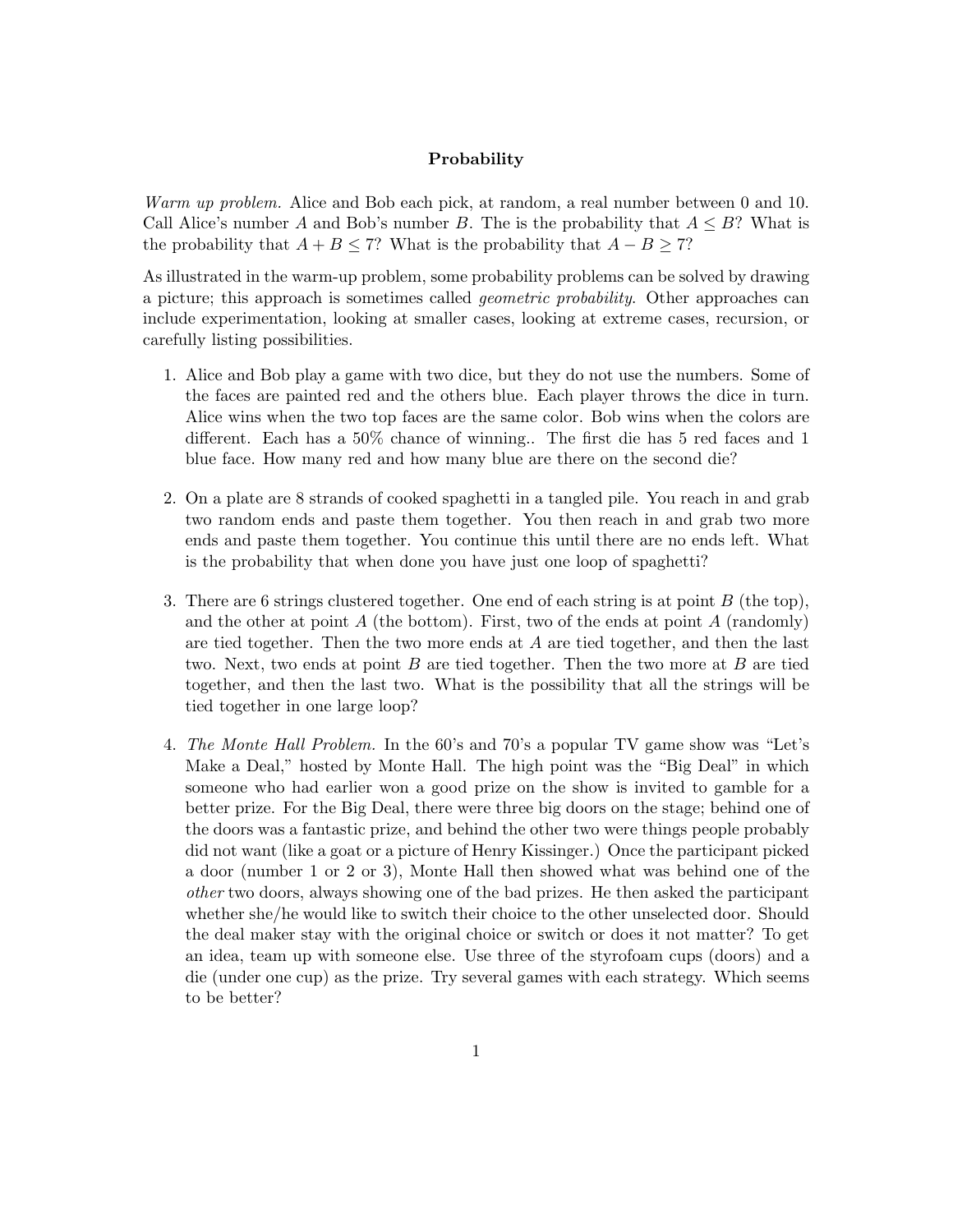- 5. Suppose you are on a game show. The host puts two envelopes, A and B, in front of you, telling you that one contains twice as much as the other. You select envelope A, reach inside, and there is \$200.00. Now, the host offers you a chance to trade your \$200.00 for the other envelope. Should you?
- 6. Bill and Yolanda want to meet at in the park . They each agree to arrive between 8:00 PM and 8:30 PM. They also agree that after arrival, a person will wait 12 minutes, then leave if the other has not shown by then. If each of Bill and Yolanda arrive at a random time between 8:00 and 8:30, what is the probability that they will meet?
- 7. Mark had a ruler that was exactly 36 inches long. His second cousin, Marta, was practicing with her Samurai sword and made two straight slashes at arbitrary spots on the ruler, cutting it into three pieces. What is the probability that the pieces of Mark's ruler can form a triangle?
- 8. You have three six-sided dice (one red, one green, and one blue.) The numbers of the dice are

red:  $\{1, 4, 4, 4, 4, 4\}$ , green:  $\{2, 2, 2, 5, 5, 5\}$ , blue;  $\{3, 3, 3, 3, 3, 6\}$ .

For each pair of dice, which of the pair is more likely to roll the higher number? For each pair, what is the probability that a given die rolls the higher number? (You can make these dice with the materials provided and try some experiments.)

Now Alice and Bob play a game. Alice chooses a die, then Bob chooses one of the remaining dice. They each roll their die and the higher number wins. Who has the advantage in this game?

- 9. Repeat Problem 8 in the case where a player throws two dice of the same color. Which pair wins more often in each case? How does the Alice/Bob game change if each player chooses a set of two dice of the same color?
- 10. You are a prisoner sentenced to death. However the emperor gives you one chance to live by "winning" a game. You a given two identical bowls, 100 white marbles, and 100 black marbles. You are told that you can divide the marbles and put them in the bowls in any way you want. You will then be blindfolded, and the bowls will be moved. While blindfolded you first select a bowl, then you select a marble from that bowl. If the marble is white, you are set free and live. If the marble is black, you are put to death. How to you set things up to give yourself the best chance of living?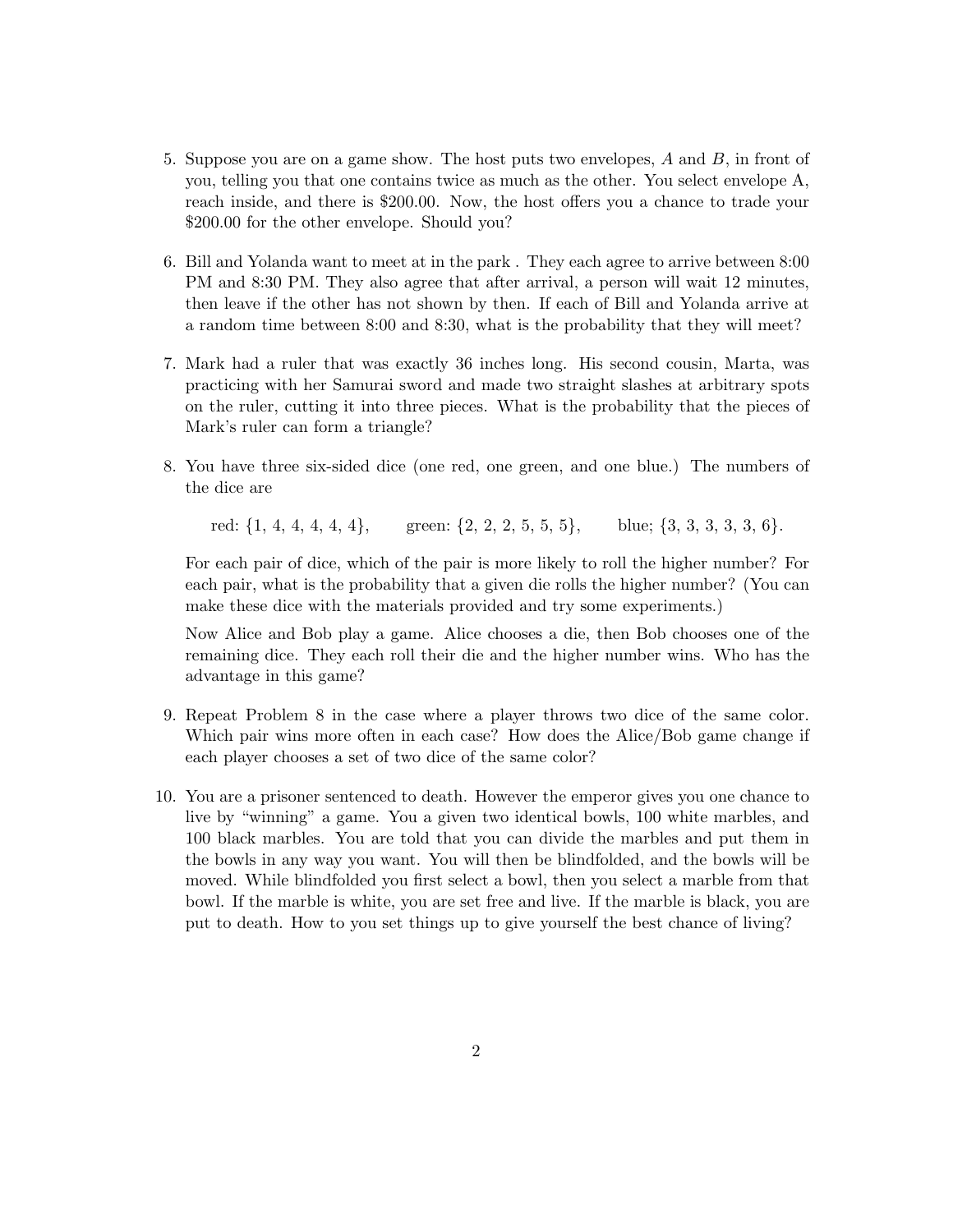## Probability—Notes

Warm-up problem. One nice way to investigate problems of this sort is by graphing. Label the axes in the Cartesian plane A and B. Then a choice of the numbers can be interpreted as a point  $(A, B)$  picked randomly (say by throwing a dart) from the  $10 \times 10$  rectangle with corners  $(0, 0)$ ,  $(10, 0)$ ,  $(10, 10)$ ,  $(0, 10)$ . The desired probability can then be calculated by figuring out which region of the rectangle contains the points satisfying the given condition. For example, the points with  $A+B \leq 7$  are the points triangular region shown below. This region has area  $\frac{49}{2}$ . Thus the probability that  $A + B \le 7$  is



Note: Two of the groups "interpreted" real number as integer. This led to some interesting discussions about how the answer can depend on the underlying sample space. In addition, there was discussion about using integers and half-integers as the sample space, and thinking about how the continuous problem can be thought of as a limit of the discrete problems.

1. This can be done by trial and educated guessing; there are only a few ways to assign colors to faces of the dice. For another approach, let  $r$  and  $b$  be, respectively, the number of red and blue faces on the second die. Now the number or ways the two colors can match is  $5r + 1b$ , and this must be 18, which is half of the 36 possible outcomes. Thus we have

$$
5r + b = 18 \qquad \text{and} \qquad r + b = 6.
$$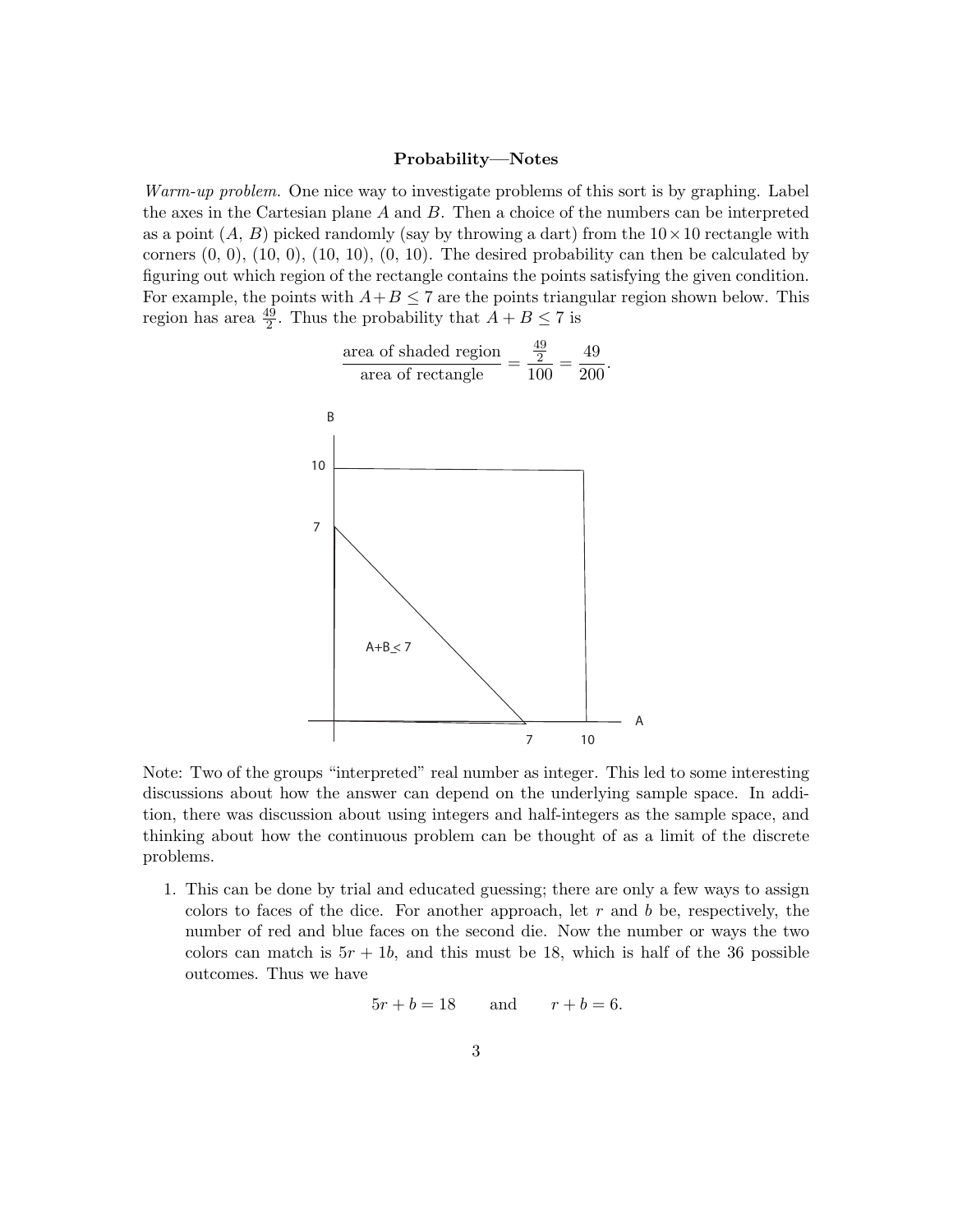Hence  $r = b = 3$ .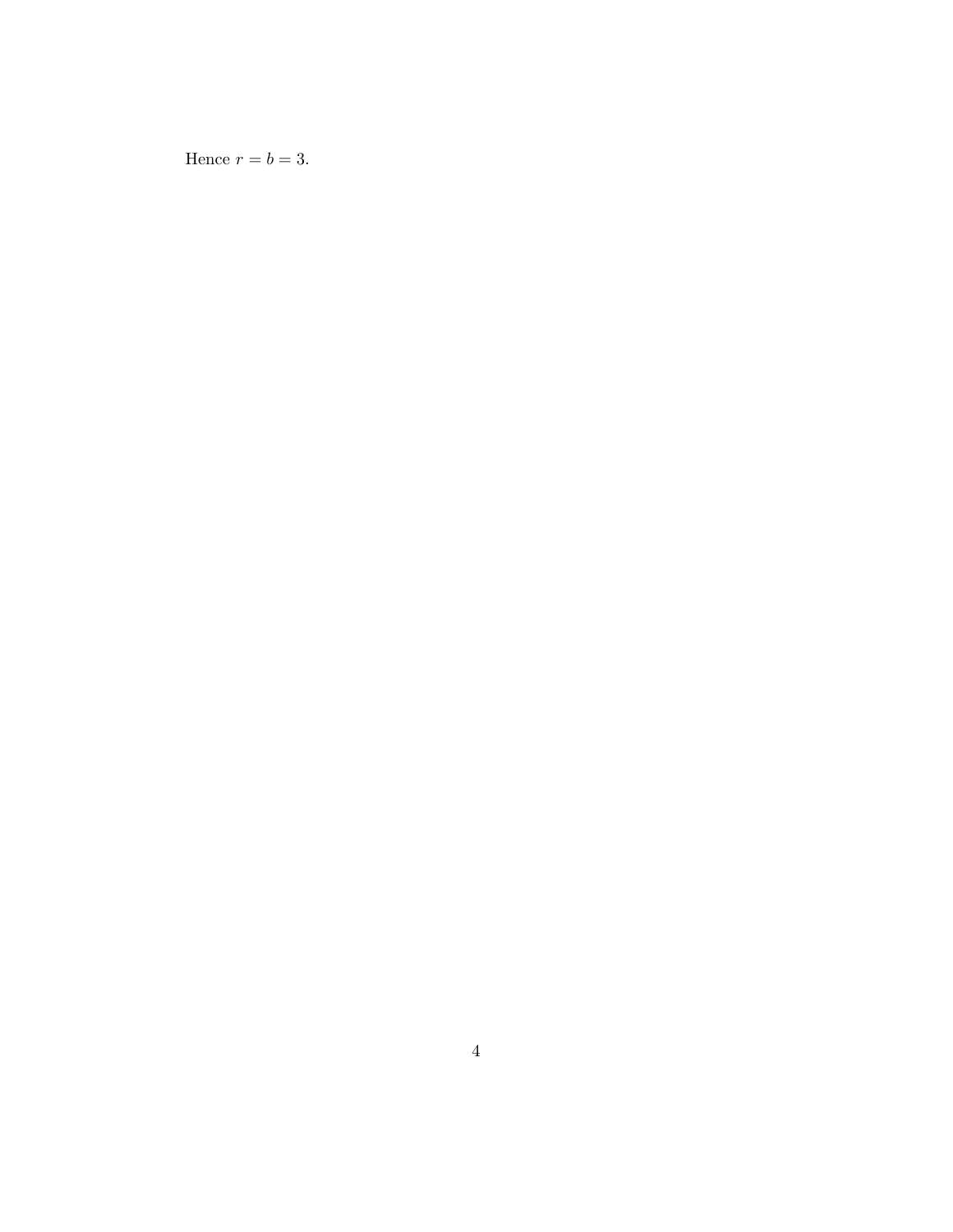2. Recursion is the key here. If we glue together two ends and do not make a loop, then we have the three strand problem. Let  $P(n)$  be the probability of ending with one big loop when starting with  $n$  strands. Then

$$
P(n) = \frac{n-1}{n}P(n-1).
$$

This allows us to reduce the problem to a smaller one.

- 3. How can this problem be changed to one similar to the previous problem?
- 4. This is a very famous problem and it has received wide coverage in mathematics journals and the public press. Google "Monte Hall Problem" to find lots of discussion about this one. By the way, you are better off switching.
- 5. This problem too has appeared often in the literature. On the one hand, you have a 50% chance of selecting the envelope with the bigger sum the first time. You should not be able to do better than this. On the other hand, consider the following expected value calculation: the probability is  $\frac{1}{2}$  that you have picked the bigger amount and the other envelope has \$100.00. Thus if you switch you gain −100. On the other hand, there is also a 50% chance that you picked the smaller sum and the other envelope has \$400.00. So if you switch and select this one you gain 200. Thus it would seem that be switching your expected return is

$$
\frac{1}{2}(-100) + \frac{1}{2}(200) = 50,
$$

so you should switch. What is going on here? You can see a lot more discussion by googling "two envelope problem."

- 6. A nice problem for a geometric probability approach. Label the axes in the Cartesian plane as  $B$  and  $Y$ . Let  $B$  be the number of minutes after 8 that Bill arrives and  $Y$  the number of minutes after 8 that Yolanda arrives. Then  $(B, Y)$  is a point in a  $(30, 30)$ rectangle. What region in this rectangle represents Bill and Yolanda meeting?
- 7. This too is a very well known and widely discussed problem. It has a very nice geometric solution, but it is a bit tricky. The region to investigate is an equilateral triangle. We need the following fact: Let  $P$  be a point inside of equilateral triangle T with altitude h. Drop perpendiculars from  $P$  to each side of  $T$  and let the lengths of these perpendiculars be x, y, z. Then  $x + y + z = h$  (yes, this sum is independent of the location of P!). Now let h be the length of the ruler and x, y, z the lengths of the three pieces. For which points in T are  $x, y, z$  the sides lengths for a triangle?
- 8. This is an example of a set of non-transitive dice. No matter which die you pick first, I can pick one of the other two and be assured that I will roll the higher number with probability greater than  $\frac{1}{2}$ .